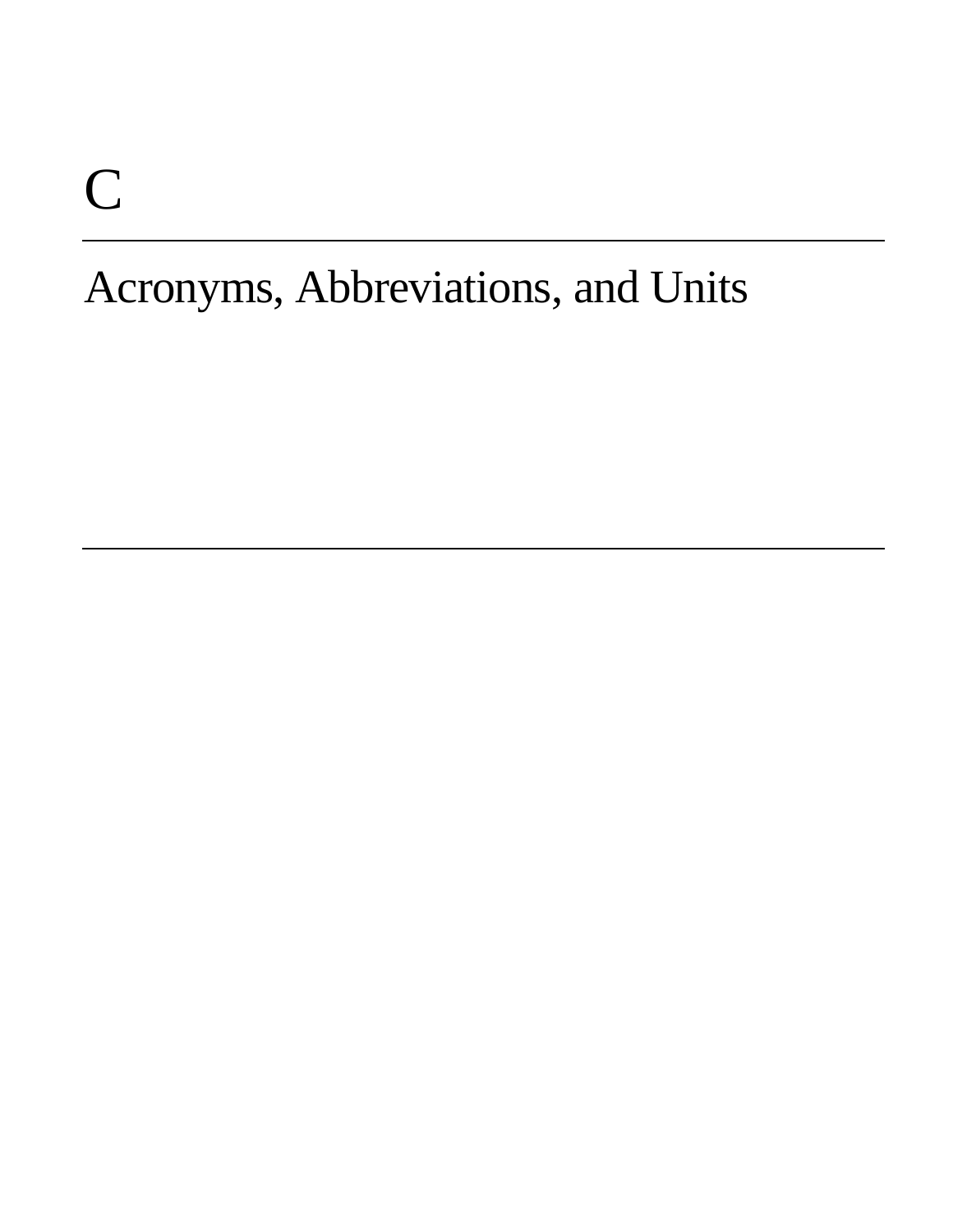## **ACRONYMS AND ABBREVIATIONS**

| AAIW           | Antarctic Intermediate Water                     |
|----------------|--------------------------------------------------|
| <b>ACACIA</b>  | A Concerted Action Towards A                     |
|                | Comprehensive Climate Impacts and                |
|                | Adaptations Assessment for the European          |
|                | Union                                            |
| <b>ADB</b>     | <b>Asian Development Bank</b>                    |
| <b>AGBM</b>    | Ad Hoc Group on the Berline Mandate              |
| $A-O$          | atmosphere-ocean                                 |
| <b>APSIM</b>   | <b>Agricultural Production Systems Simulator</b> |
|                | Model                                            |
| <b>ARMCANZ</b> | <b>Agriculture and Resource Management</b>       |
|                | Council of Australia and New Zealand             |
| ART            | alternative risk transfer                        |
| <b>BAPMON</b>  | Background Atmospheric Pollution                 |
|                | <b>Monitoring Network</b>                        |
| BP             | before the present                               |
| <b>CALM</b>    | Circumpolar Active Layer Monitoring              |
| CAP            | Common Agricultural Policy                       |
| <b>CBA</b>     | cost-benefit analysis                            |
| <b>CBAA</b>    | cost-benefit absent adaptation                   |
| <b>CBWAF</b>   | cost-benefit with adaptation foresight           |
| <b>CCAMLR</b>  | Commission for the Conservation of               |
|                | <b>Antarctic Marine Living Resources</b>         |
| ccc            | Canadian Centre for Climate Prediction and       |
|                | Analysis                                         |
| <b>CCSI</b>    | Climate Change Sustainability Index              |
| <b>CCSR</b>    | Center for Climate System Research               |
| <b>CDM</b>     | Clean Development Mechanism                      |
| <b>CDS</b>     | <b>Conventional Development Scenario</b>         |
| <b>CEA</b>     | cost-effectiveness analysis                      |
| <b>CEE</b>     | central and eastern Europe                       |
| CEI            | <b>Climate Extremes Index</b>                    |
| <b>CFC</b>     | chlorofluorocarbon                               |
| <b>CIS</b>     | Commonwealth of Independent States               |
| COAG           | <b>Council of Australian Governments</b>         |
| <b>CPACC</b>   | Caribbean Planning for Adaptation to Global      |
|                | Climate Change                                   |
| <b>CPU</b>     | catch per unit                                   |
| <b>CPUE</b>    | catch per unit effort                            |
| <b>CSIRO</b>   | Commonwealth Scientific and Industrial           |
|                | Research Organisation (Australia)                |
| <b>CV</b>      | compensated variation                            |
| <b>CVM</b>     | contingent valuation method                      |
| DA             | decision analysis                                |
| <b>DAF</b>     | decision analytic framework                      |
| <b>DALY</b>    | disability-adjusted life year                    |
| DDC            | <b>Data Distribution Centre</b>                  |
| DES            | dietary energy supply                            |
| DOC            | dissolved organic carbon                         |
| <b>DSE</b>     | development, sustainability, and equity          |
| <b>DTR</b>     | diurnal temperature range                        |
| <b>DWR</b>     | Department of Water Resources                    |
| <b>EAC</b>     | <b>East Australian Current</b>                   |
| <b>ECLAC</b>   | Economic Commission for Latin America            |
|                | and the Caribbean                                |

| EEE             | eastern equine encephalitis                         |
|-----------------|-----------------------------------------------------|
| EEZ             | <b>Exclusive Economic Zone</b>                      |
| EIA             | environmental impact assessment                     |
| EIP             | extrinsic incubation period                         |
| <b>ELA</b>      | equilibrium line altitude                           |
| ENSO            | El Niño-Southern Oscillation                        |
| <b>EPIC</b>     | <b>Erosion Productivity Impact Calculator</b>       |
| EU              | European Union                                      |
| EV              | equivalent variation                                |
| <b>FACE</b>     | Free-Air CO <sub>2</sub> Enrichment                 |
| <b>FAIR</b>     | Fair Access to Insurance Requirements               |
| FAO             | Food and Agriculture Organization                   |
| FAR             | <b>First Assessment Report</b>                      |
| <b>FEMA</b>     | Federal Emergency Management Agency                 |
| <b>FEWS NET</b> | Famine Early Warning System Network                 |
| <b>GARP</b>     | Global Atmospheric Research Program                 |
| GBR             | <b>Great Barrier Reef</b>                           |
| GCM             | general circulation model                           |
| <b>GDP</b>      | gross domestic product                              |
| <b>GEF</b>      | <b>Global Environment Facility</b>                  |
| <b>GEWEX</b>    | Global Energy and Water Cycle Experiment            |
| <b>GFDL</b>     | Geophysical Fluid Dynamics Laboratory               |
| <b>GHG</b>      | greenhouse gas                                      |
| GIS             | Geographic Information System                       |
| <b>GISS</b>     | Goddard Institute for Space Studies                 |
| <b>GLASOD</b>   | Global Assessment of Human-Induced Soil             |
|                 | Degradation                                         |
| GLSLB           | Great Lakes-St. Lawrence Basin Project              |
| GNP             | gross national product                              |
| <b>GPP</b>      | gross primary productivity                          |
| GTNet-P         | Global Terrestrial Network for Permafrost           |
| <b>HAPEX</b>    | Hydrologic Atmosphere Pilot Experiment              |
| HDI             | human development index                             |
| HIV.            | human immunodeficiency virus                        |
| <b>HMGP</b>     | <b>Hazard Mitigation Grant Program</b>              |
| <b>HPS</b>      | hantavirus pulmonary syndrome                       |
| HRI             | heat-related injury or illness                      |
| IAI             | Inter-American Institute for Global Change          |
| IAM             | integrated assessment model                         |
| <b>ICES</b>     | International Council for the Exploration of        |
|                 | the Seas                                            |
| ICLEI           | <b>International Council for Local</b>              |
|                 | <b>Environmental Initiatives</b>                    |
| ICZM            | integrated coastal zone management                  |
| ICM             | integrated coastal management                       |
| <b>IDNDR</b>    | <b>International Decade for Natural Disaster</b>    |
|                 | Reduction                                           |
| <b>IFRC-RCS</b> | International Federation of Red Cross and           |
|                 | <b>Red Crescent Societies</b>                       |
| IGBP            |                                                     |
|                 | <b>International Geosphere-Biosphere</b>            |
| IHDP            | Programme                                           |
| <b>IMAGE</b>    | <b>International Human Dimensions Programme</b>     |
|                 | Integrated Model to Assess the Greenhouse<br>Effect |
| IPCC            |                                                     |
|                 | Intergovernmental Panel on Climate Change           |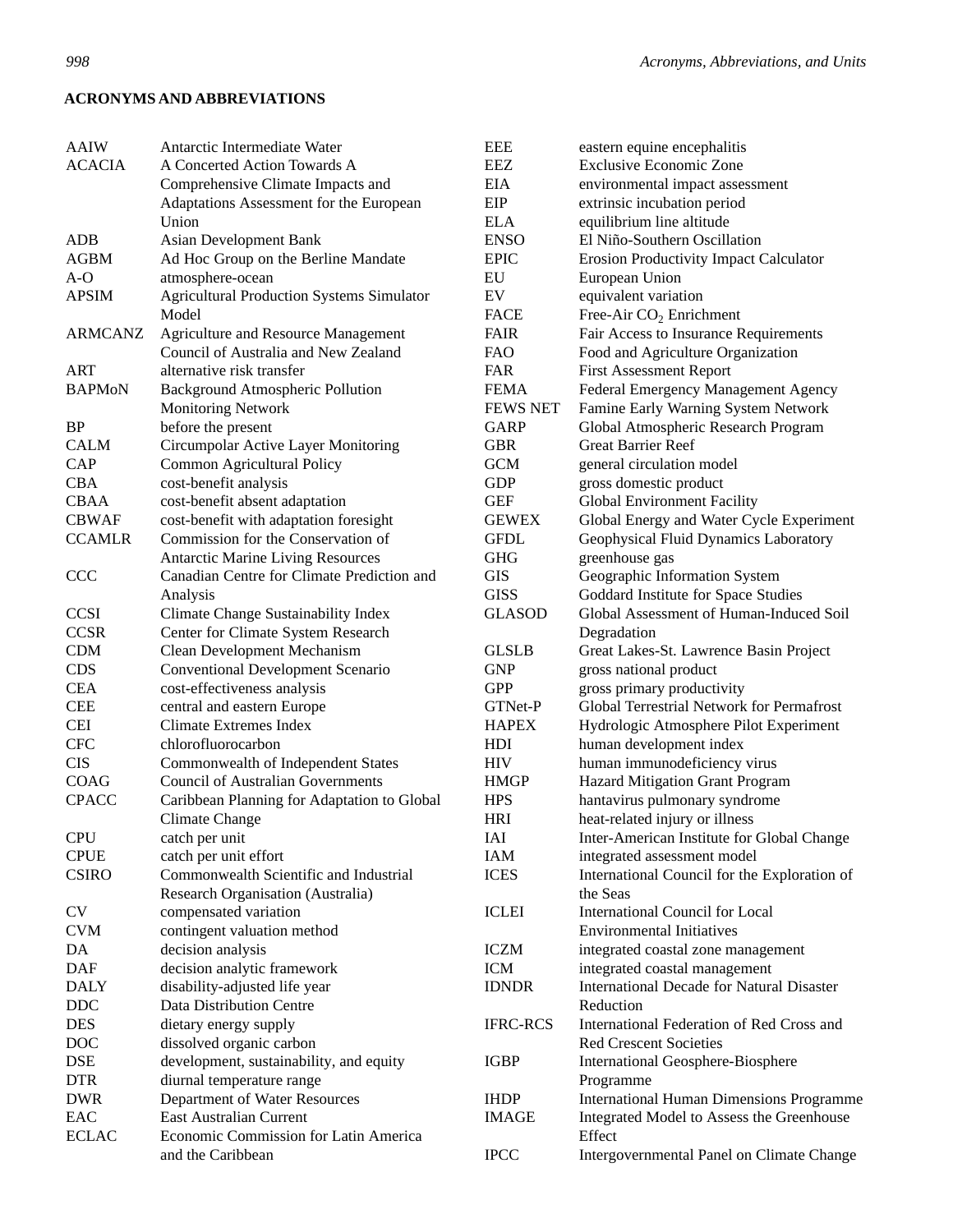| <b>ISEW</b>             | Index of Sustainable Economic Welfare                         | RA                           | risk assessment                                                  |
|-------------------------|---------------------------------------------------------------|------------------------------|------------------------------------------------------------------|
| <b>ITCZ</b>             | Inter-Tropical Convergence Zone                               | <b>RCM</b>                   | regional climate model                                           |
| <b>IWRM</b>             | integrated water resources management                         | R&D                          | research and development                                         |
| JE                      | Japanese encephalitis                                         | <b>REWU</b>                  | Regional Early Warning Unit                                      |
| $\mathbf{J}$            | joint implementation                                          | <b>RICC</b>                  | Regional Impacts of Climate Change                               |
| <b>JJA</b>              | June, July, August                                            | <b>RMA</b>                   | Resource Management Act (New Zealand)                            |
| <b>JUA</b>              | Joint Underwriting Association                                | <b>RVF</b>                   | Rift Valley fever                                                |
| LAC                     | La Crosse encephalitis                                        | <b>SADC</b>                  | Southern Africa Development Community                            |
| <b>LCC</b>              | land-cover change                                             | <b>SAMW</b>                  | sub-Antarctic mode water                                         |
| LGM                     | last glacial maximum                                          | <b>SAP</b>                   | structural adjustment program                                    |
| <b>LHB</b>              | large-area herbivore biomass                                  | <b>SAR</b>                   | Second Assessment Report                                         |
| ${\rm LUC}$             | land-use change                                               | <b>SARP</b>                  | Simulation and System Analysis for Rice                          |
| <b>MAP</b>              | mean annual precipitation                                     |                              | Production                                                       |
| <b>MBIS</b>             | Mackenzie Basin Impact Study                                  | <b>SCS</b>                   | strategic cyclical scaling                                       |
| <b>MEI</b>              | morphoedaphic index                                           | <b>SHV</b>                   | snowshoe hare virus                                              |
| <b>MPI</b>              | Max-Planck Institute                                          | <b>SICA</b>                  | <b>Central American Integration System</b>                       |
| <b>MSF</b>              | Médecins sans Frontières                                      | <b>SLE</b>                   | St. Louis encephalitis                                           |
| <b>MSY</b>              | maximum sustainable yield                                     | SO <sub>1</sub>              | Southern Oscillation                                             |
| <b>MSX</b>              | multinucleated spore unknown                                  | <b>SOC</b>                   | soil organic carbon                                              |
| <b>MVE</b>              | Murray Valley encephalitis                                    | SOI                          | Southern Oscillation Index                                       |
| <b>NAFTA</b>            | North American Free Trade Agreement                           | SOM                          | soil organic matter                                              |
| <b>NAO</b>              | North Atlantic Oscillation                                    | <b>SPC</b>                   | Secretariat of the Pacific Community                             |
| <b>NAST</b>             | National Assessment Synthesis Team                            | <b>SPCZ</b>                  | Southern Pacific Convergence Zone                                |
| <b>NATO</b>             | North Atlantic Treaty Organization                            | <b>SPREP</b>                 | South Pacific Regional Environment                               |
| <b>NBP</b>              | net biome productivity                                        |                              | Programme                                                        |
| <b>NCAR</b>             | National Center for Atmospheric Research                      | <b>SRB</b>                   | Senegal River basin                                              |
| <b>NDVI</b>             | Normalized Difference Vegetation Index                        | <b>SRES</b>                  | Special Report on Emissions Scenarios                            |
| <b>NEP</b>              | net ecosystem productivity                                    | <b>SSA</b>                   | sub-Saharan Africa                                               |
| <b>NGO</b>              | nongovernmental organization                                  | <b>SST</b>                   | sea-surface temperature                                          |
| NH                      | Northern Hemisphere                                           | <b>SWRCB</b>                 | <b>State Water Resource Control Board</b>                        |
| <b>NIES</b>             | National Institute for Environmental Studies                  | <b>TAR</b>                   | Third Assessment Report                                          |
|                         | (Japan)                                                       | TBE                          | tick-borne encephalitis                                          |
| <b>NIWA</b>             | New Zealand Institute of Water and                            | <b>TEM</b>                   | Terrestrial Ecosystem Model                                      |
|                         | Atmospheric Research                                          | <b>THC</b>                   | thermohaline circulation                                         |
| <b>NPDO</b>             | North Pacific Decadal Oscillation                             | <b>TNR</b>                   | Toronto-Niagara Region Study                                     |
| <b>NPP</b>              | net primary productivity                                      | <b>UKCIP</b>                 |                                                                  |
| <b>NWFP</b>             | non-wood forest products                                      |                              | United Kingdom Climate Impacts                                   |
| <b>NSW</b>              | New South Wales                                               | <b>UKMO</b>                  | Programme<br>United Kingdom Meteorological Office                |
|                         |                                                               |                              |                                                                  |
| <b>OECD</b>             | Organisation for Economic Cooperation and                     | <b>UN</b>                    | <b>United Nations</b><br>UN Convention to Combat Desertification |
| <b>OMVS</b>             | Development                                                   | <b>UNCCD</b><br><b>UNCED</b> | UN Conference on Environment and                                 |
|                         | Organisation pour la Mise en Valeur du                        |                              |                                                                  |
|                         | <b>Fleuve Senegal</b><br>Pan-American Climate Information and |                              | Development                                                      |
| <b>PACIS</b>            |                                                               | <b>UNCHS</b>                 | <b>UN Center for Human Settlements</b>                           |
|                         | <b>Applications System</b>                                    | <b>UNCSD</b>                 | <b>UN Commission for Sustainable</b>                             |
| PAN                     | peroxyacetyl nitrate                                          |                              | Development                                                      |
| $\mathbf{P}/\mathbf{C}$ | property-casualty                                             | <b>UNDP</b>                  | UN Development Programme                                         |
| <b>PCB</b>              | polychlorinated biphenyl                                      | <b>UNEP</b>                  | <b>UN Environmental Programme</b>                                |
| <b>PDO</b>              | Pacific Decadal Oscillation                                   | <b>UNFCCC</b>                | <b>UN Framework Convention on Climate</b>                        |
| <b>PDSI</b>             | Palmer Drought Severity Index                                 |                              | Change                                                           |
| PE                      | policy exercise                                               | <b>UN-OCHA</b>               | UN Office for the Coordination of                                |
| <b>PET</b>              | potential evapotranspiration                                  |                              | Humanitarian Affairs                                             |
| PG                      | protection guaranteed                                         | <b>USAID</b>                 | U.S. Agency for International Development                        |
| <b>PML</b>              | probable maximum loss                                         | <b>UV</b>                    | ultraviolet                                                      |
| PPP                     | purchasing power parity                                       | V&A                          | vulnerability and adaptation                                     |
| PQLI                    | physical quality of life index                                | <b>VAM</b>                   | Vulnerability Assessment and Mapping                             |
| $P-S-I-R$               | pressure-state-impact-responses                               | <b>VBD</b>                   | vector-borne disease                                             |
| <b>PSMSL</b>            | Permanent Service for Mean Sea Level                          | <b>VEE</b>                   | Venezuelan equine encephalitis                                   |
| <b>PTSD</b>             | post-traumatic stress disorder                                | <b>VC</b>                    | vectorial capacity                                               |